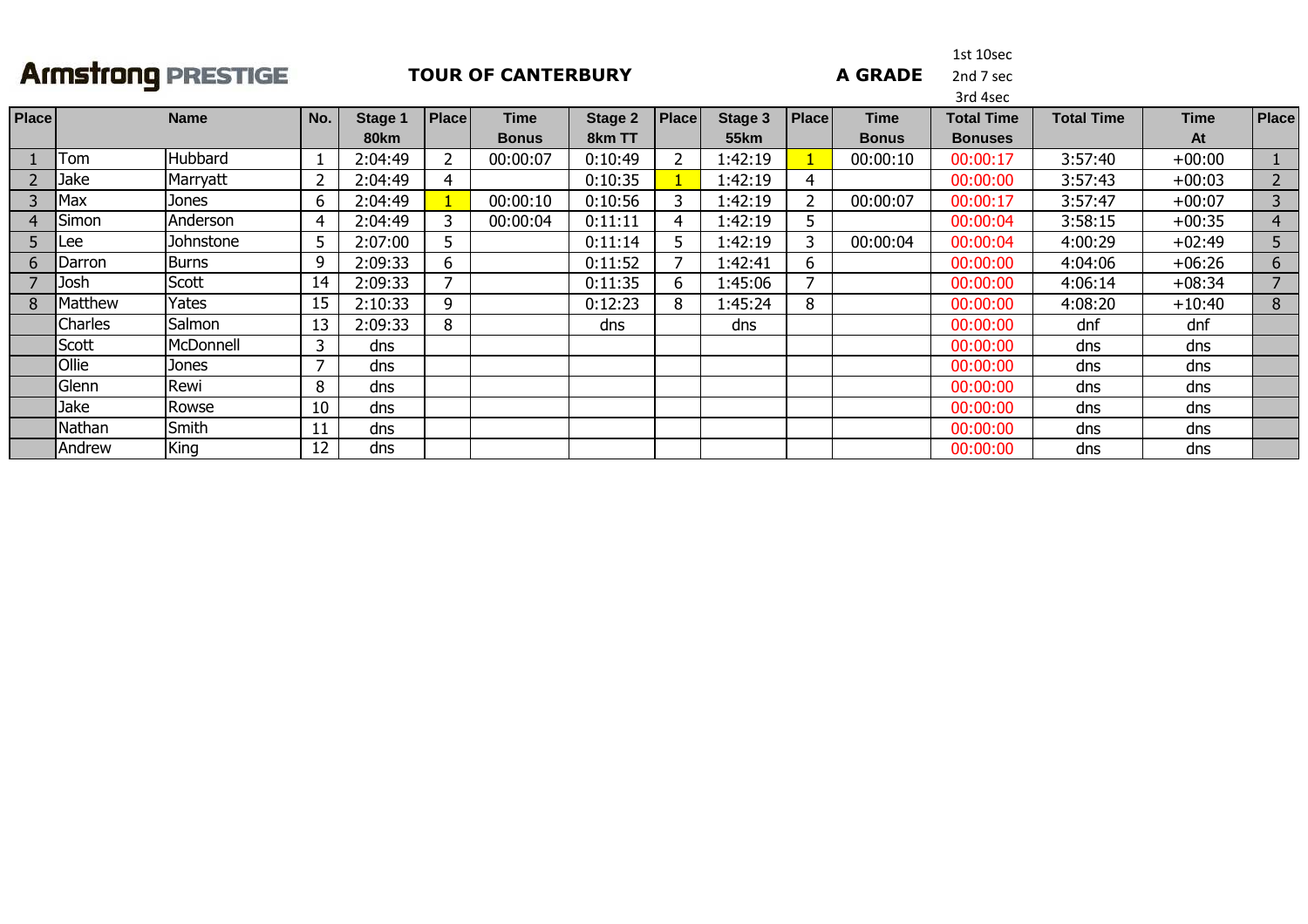#### **TOUR OF CANTERBURY**

1st 10sec2nd 7 sec

**B GRADE** 

|                |             |               |                 |             |                |              |         | 3rd 4sec       |                |                |              |                   |                   |             |                |  |  |
|----------------|-------------|---------------|-----------------|-------------|----------------|--------------|---------|----------------|----------------|----------------|--------------|-------------------|-------------------|-------------|----------------|--|--|
| Place          |             | <b>Name</b>   | No.             | Stage 1     | <b>Place</b>   | <b>Time</b>  | Stage 2 | <b>Place</b>   | <b>Stage 3</b> | <b>Place</b>   | <b>Time</b>  | <b>Total Time</b> | <b>Total Time</b> | <b>Time</b> | Place          |  |  |
|                |             |               |                 | <b>80km</b> |                | <b>Bonus</b> | 8km TT  |                | <b>55km</b>    |                | <b>Bonus</b> | <b>Bonuses</b>    |                   | At          |                |  |  |
|                | Jared       | Pidcock       | 33              | 2:06:27     |                | 00:00:10     | 0:11:04 | $\overline{2}$ | 1:41:55        | 5              |              | 00:00:10          | 3:59:16           | $+00:00$    |                |  |  |
| $\overline{2}$ | Phil        | Scott         | 23              | 2:06:27     | 10             |              | 0:11:04 |                | 1:41:55        | 6              |              | 00:00:00          | 3:59:26           | $+00:10$    | $\overline{2}$ |  |  |
| 3              | Darryl      | Queen         | 29              | 2:06:27     | 11             |              | 0:11:16 | 4              | 1:41:55        |                | 00:00:10     | 00:00:10          | 3:59:28           | $+00:12$    | 3              |  |  |
| 4              | <b>Neil</b> | Sutherland    | 24              | 2:06:27     | 12             |              | 0:11:14 | 3              | 1:41:55        | 9              |              | 00:00:00          | 3:59:36           | $+00:20$    | $\overline{4}$ |  |  |
| 5              | .iam        | Taylor        | 40              | 2:06:27     | 9              |              | 0:11:30 | 6              | 1:41:55        | $\overline{2}$ | 00:00:07     | 00:00:07          | 3:59:45           | $+00:29$    | 5              |  |  |
| 6              | Ian         | <b>Talbot</b> | 44              | 2:06:27     | 13             |              | 0:11:30 | 5.             | 1:41:55        | 14             |              | 00:00:00          | 3:59:52           | $+00:36$    | 6              |  |  |
|                | Stephen     | Mark          | 38              | 2:06:27     | 15             |              | 0:11:32 | $\overline{ }$ | 1:41:55        | 15             |              | 00:00:00          | 3:59:54           | $+00:38$    | 7              |  |  |
| 8              | Greg        | Manson        | 25              | 2:06:27     | 8              |              | 0:11:33 | 8              | 1:41:55        | 12             |              | 00:00:00          | 3:59:55           | $+00:39$    | 8              |  |  |
| 9              | Darrell     | Kircher       | 22              | 2:06:27     | 5              |              | 0:11:46 | 10             | 1:41:55        | 3              | 00:00:04     | 00:00:04          | 4:00:04           | $+00:48$    | 9              |  |  |
| 10             | David       | Roche         | 34              | 2:06:27     | 16             |              | 0:11:44 | 9              | 1:41:55        | 13             |              | 00:00:00          | 4:00:06           | $+00:50$    | 10             |  |  |
|                | Felix       | Donnelly      | 35              | 2:06:27     | 3              | 00:00:04     | 0:11:56 | 14             | 1:41:55        | $\overline{4}$ |              | 00:00:04          | 4:00:14           | $+00:58$    | 11             |  |  |
| 12             | Glenn       | Ewans         | $\overline{32}$ | 2:06:27     | 4              |              | 0:11:52 | 11             | 1:41:55        | $\overline{7}$ |              | 00:00:00          | 4:00:14           | $+00:58$    | 12             |  |  |
| 13             | Chris       | Andrews       | 31              | 2:06:27     | 6              |              | 0:11:53 | 12             | 1:41:55        | 16             |              | 00:00:00          | 4:00:15           | $+00:59$    | 13             |  |  |
| 14             | Brent       | Spencer       | 30              | 2:06:27     | $\overline{2}$ | 00:00:07     | 0:11:55 | 13             | 1:42:05        | 17             |              | 00:00:07          | 4:00:20           | $+01:04$    | 14             |  |  |
| 15             | <b>Jeff</b> | Neumann       | 28              | 2:06:27     | 14             |              | 0:12:09 | 15             | 1:41:55        | 11             |              | 00:00:00          | 4:00:31           | $+01:15$    | 15             |  |  |
| 16             | <b>Neil</b> | Aldridge      | 27              | 2:06:27     | 18             |              | 0:12:21 | 16             | 1:41:55        | 8              |              | 00:00:00          | 4:00:43           | $+01:27$    | 16             |  |  |
| 17             | Michael     | Ferigo        | 36              | 2:06:27     | $\overline{7}$ |              | 0:13:25 | 18             | 1:41:55        | 10             |              | 00:00:00          | 4:01:47           | $+02:31$    | 17             |  |  |
| 18             | Ben         | Cannon        | 41              | 2:06:27     | 17             |              | 0:12:23 | 17             | 1:51:16        | 18             |              | 00:00:00          | 4:10:06           | $+10:50$    | 18             |  |  |
|                | Chris       | Nelson        | 39              | dnf         |                |              | dns     |                | dns            |                |              | 00:00:00          | dnf               | dnf         |                |  |  |
|                | Tony        | Gibson        | 21              | dns         |                |              | dns     |                | dns            |                |              | 00:00:00          | dns               | dns         |                |  |  |
|                | Jono        | Stewart       | 26              | dns         |                |              | dns     |                | dns            |                |              | 00:00:00          | dns               | dns         |                |  |  |
|                | Gary        | Hancock       | 37              | dns         |                |              | dns     |                | dns            |                |              | 00:00:00          | dns               | dns         |                |  |  |
|                | Daichi      | Tang          | 42              | dns         |                |              | dns     |                | dns            |                |              | 00:00:00          | dns               | dns         |                |  |  |
|                | Henry       | Smith         | 43              | dns         |                |              | dns     |                | dns            |                |              | 00:00:00          | dns               | dns         |                |  |  |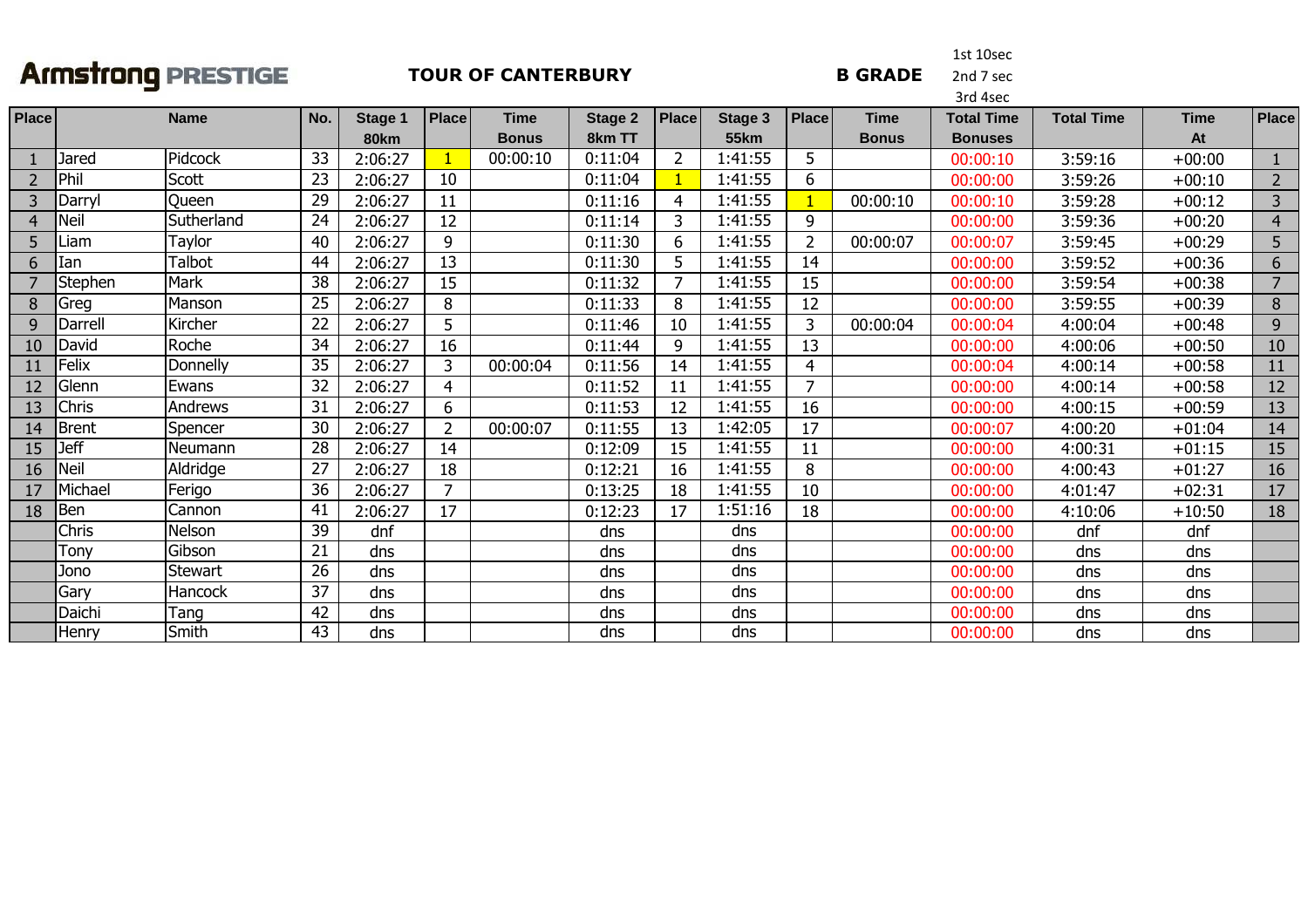#### **TOUR OF CANTERBURY**

1st 10sec

**C GRADE** 

2nd 7 sec

|              |                |                 |     |         |       |             |                |              |             |                |             | 3rd 4sec          |                   |             |                |
|--------------|----------------|-----------------|-----|---------|-------|-------------|----------------|--------------|-------------|----------------|-------------|-------------------|-------------------|-------------|----------------|
| Place        |                | <b>Name</b>     | No. | Stage 1 | Place | <b>Time</b> | <b>Stage 2</b> | <b>Place</b> | Stage 3     | <b>Place</b>   | <b>Time</b> | <b>Total Time</b> | <b>Total Time</b> | <b>Time</b> | <b>Place</b>   |
|              |                |                 |     | 64km    |       | Bonus       | 8km TT         |              | <b>55km</b> |                | Bonus       | <b>Bonuses</b>    |                   | At          |                |
|              | George         | Crichton        | 51  | 1:50:48 | 10    |             | 0:11:43        |              | l:49:58     | 3              | 00:00:04    | 00:00:04          | 3:52:25           | $+00:00$    |                |
|              | Gareth         | Morgan          | 52  | 1:50:48 |       | 00:00:10    | 0:12:08        |              | l:49:55     | $\overline{2}$ | 00:00:07    | 00:00:17          | 3:52:34           | $+00:09$    | $\overline{2}$ |
|              | <b>Blair</b>   | Davies-Lasenby  | 58  | 1:50:48 |       | 00:00:07    | 0:12:04        |              | 1:49:59     | 8              |             | 00:00:07          | 3:52:44           | $+00:19$    | 3              |
| 4            | Darren         | Atkin           | 60  | 1:50:48 | 14    |             | 0:12:42        |              | 1:49:33     |                | 00:00:10    | 00:00:10          | 3:52:53           | $+00:28$    | $\overline{4}$ |
| 5.           | Griffyn        | Spencer         | 56  | 1:50:48 | 4     |             | 0:12:01        |              | 1:50:09     | 10             |             | 00:00:00          | 3:52:58           | $+00:33$    | 5              |
| <sub>b</sub> | Andy           | <b>Timmings</b> | 57  | 1:50:48 |       | 00:00:04    | 0:12:17        | Q            | l:49:58     | 4              |             | 00:00:04          | 3:52:59           | $+00:34$    | 6              |
|              | Robert         | Campfens        | 54  | 1:50:48 | 8     |             | 0:12:17        |              | 1:49:58     | 5              |             | 00:00:00          | 3:53:03           | $+00:38$    | $\overline{7}$ |
| 8            | Derek          | Smith           | 59  | 1:50:48 | 6     |             | 0:12:17        | 8            | l:49:58     | 6              |             | 00:00:00          | 3:53:03           | $+00:38$    | 8              |
| 9            | Pauric         | O'Sullivan      | 65  | 1:50:48 | 11    |             | 0:12:33        | 10           | l:50:09     | 9              |             | 00:00:00          | 3:53:30           | $+01:05$    | 9              |
| 10           | 1urrav         | Peck            | 53  | 1:50:48 |       |             | 0:12:36        |              | 1:50:09     | 11             |             | 00:00:00          | 3:53:33           | $+01:08$    | 10             |
|              | Hamish         | Grant           | 61  | 1:50:48 | q     |             | 0:12:12        |              | 1:52:50     | 12             |             | 00:00:00          | 3:55:50           | $+03:25$    | 11             |
| 12           | <b>Russell</b> | Topp            | 64  | 1:50:48 |       |             | 0:15:30        | 14           | 1:49:58     | 7              |             | 00:00:00          | 3:56:16           | $+03:51$    | 12             |
| 13           | <b>Brent</b>   | Cowie           | 55  | 1:50:48 | 13    |             | 0:12:15        | h            | 1:54:50     | 13             |             | 00:00:00          | 3:57:53           | $+05:28$    | 13             |
|              | Navarh         | Brotherston     | 62  | 1:50:48 | 12    |             | 0:13:06        | 13           | dnf         |                |             | 00:00:00          | dnf               | dnf         |                |
|              | Neill          | Williams        | 63  | dns     |       |             | dns            |              | dns         |                |             | 00:00:00          | dns               | dns         |                |

# **Armstrong PRESTIGE**

#### **TOUR OF CANTERBURY**

1st 10sec2nd 7 sec

**WA GRADE** 

|       |              |              |     |         |              |              |                |       |             |       |              | 3rd 4sec          |                   |             |              |
|-------|--------------|--------------|-----|---------|--------------|--------------|----------------|-------|-------------|-------|--------------|-------------------|-------------------|-------------|--------------|
| Place |              | <b>Name</b>  | No. | Stage 1 | <b>Place</b> | Time         | <b>Stage 2</b> | Place | Stage 3     | Place | <b>Time</b>  | <b>Total Time</b> | <b>Total Time</b> | <b>Time</b> | <b>Place</b> |
|       |              |              |     | 64km    |              | <b>Bonus</b> | 8km TT         |       | <b>55km</b> |       | <b>Bonus</b> | <b>Bonuses</b>    |                   | At          |              |
|       | Jeannie      | Blakemore    |     | l:50:49 |              | 00:00:10     | 0:11:36        |       | 1:49:55     |       | 00:00:04     | 00:00:14          | 3:52:06           | $+00:00$    |              |
|       | Kate         | Smith        | 75  | l:50:49 |              | 00:00:07     | 0:12:30        |       | 1:49:55     |       | 00:00:10     | 00:00:17          | 3:52:57           | $+00:51$    |              |
|       | Frances      | Smith        | 74  | 1:50:49 | b            |              | 0:12:22        |       | 1:49:55     |       | 00:00:07     | 00:00:07          | 3:52:59           | $+00:53$    |              |
|       | Christine    | Lambley      | 73  | l:50:49 |              | 00:00:04     | 0:12:37        |       | 1:49:55     |       |              | 00:00:04          | 3:53:17           | $+01:11$    |              |
|       | <b>fracy</b> | <b>Clark</b> | 72  | l:50:49 |              |              | 0:13:31        |       | 1:49:55     |       |              | 00:00:00          | 3:54:15           | $+02:09$    |              |
|       | Lyndal       | Donnelly     | 76  | l:50:49 | 4            |              | 0:14:21        |       | dnf         |       |              | 00:00:00          | dnf               | dnf         | $\sigma$     |
|       | Aleisha      | Scott        | 77  | dns     |              |              | dns            |       | dns         |       |              | 00:00:00          | dns               | dns         |              |
|       |              |              |     |         |              |              |                |       |             |       |              |                   |                   |             |              |